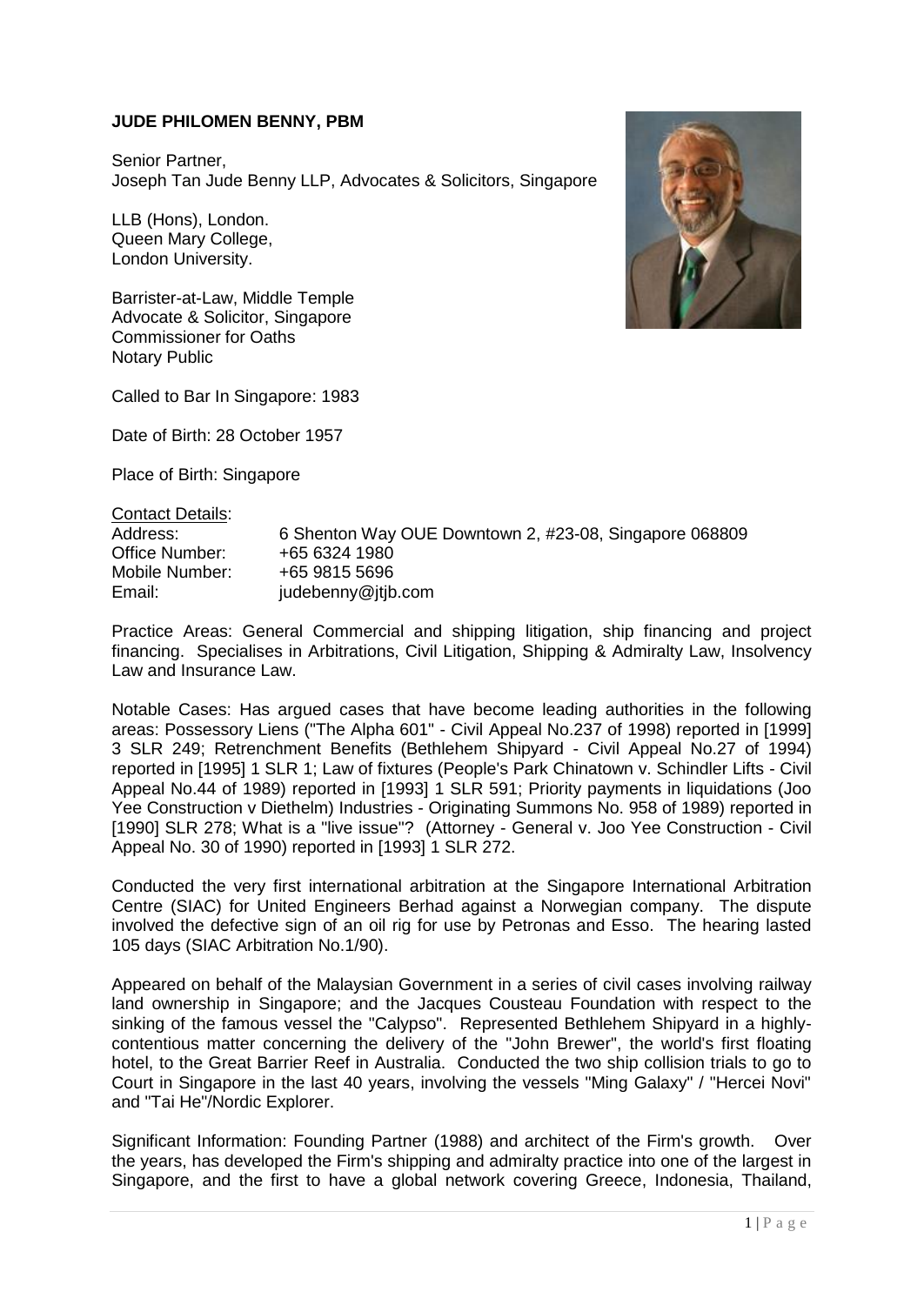Malaysia and Taiwan. The Chambers Global Directory 2000 ranked the Firm in the top category of recommended Shipping Firms in Singapore, while The Asia Pacific Legal 500 1999/2000 Edition described Mr Benny as "one of the best respected shipping lawyers in Singapore". He was ranked one of the foremost shipping lawyers in the country by The Euro-Money Legal Group Guide and short-listed by Chambers Global Directory 2000 as one of the "Leaders in their Fields" of Shipping Law. In 2005 Chambers Global described Jude Benny as "An old hand in the game, he knows every rule in the book, and may have written a few himself" and again, "..impressive and quick off the mark". Who's Who Legal 2008 entry for the world's leading maritime lawyers says : "Jude Benny's involvement in ship collision trials led to high levels of recognition, and he is regarded as a "legend in this field".

The Trade Development Board of Singapore's(TDB) publication," Tradenews" reported: " A major reason for JTJB's success is the fact that Dato' Benny is regarded within legal circles as one of the world's top maritime lawyers. His firm is well known in London, New York, Hong Kong and other maritime hubs" (Vol 5 Issue 3/2001)

In 2007, London based Legal Who's Who named Jude Benny in a group of eleven of the world's most respected maritime lawyers, citing his work in ship collisions, in particular, and citing him as a " legend in this field".

In 2012, Best Lawyers, and international publication, named Jude Benny the "Lawyer of the Year – Shipping" for the Singapore jurisdiction.

He is an Accredited Arbitrator at the following Institutions:

Singapore International Arbitration Centre (SIAC) Singapore Chamber of Maritime Arbitration (SCMA) Singapore Institute of Arbitrators (SIArb) Korean Commercial Arbitration Board (KCAB) Badan Arbitrase Nasional Indonesia (BANI) Kuala Lumpur Regional Center for Arbitration (KLRCA) Law Society of Singapore Arbitration Scheme

He commenced practice with M/s Drew & Napier, Singapore, before forming the firm of Joseph Tan Jude Benny & Co. in February 1988.

Dato' Benny is a contributing author to three international publications: International Ship Arrests (Lloyds Press London) Cross-Border Insolvencies (Oceania Publications) Atkins Singapore Court Forms – Admiralty (Lexis Nexis) General Editor of Halsburys Laws of Singapore Shipping Volumes

Guided the firm to the award of Best Shipping Practice in the first Asian Law Awards.

Chairman, Advisory Committee, Singapore Chamber of Maritime Arbitration.

Appointed in 2004, to the Board of Directors, Singapore Maritime Foundation.

Appointed in 2006, to the Board of Directors, Maritime and Port Authority of Singapore.

Awarded the D.I.M.P. Medal, carrying the title of "Dato", by Malaysia in 2000.

Awarded the Public Service Medal by the President of Singapore in the 2013 National Day Awards.